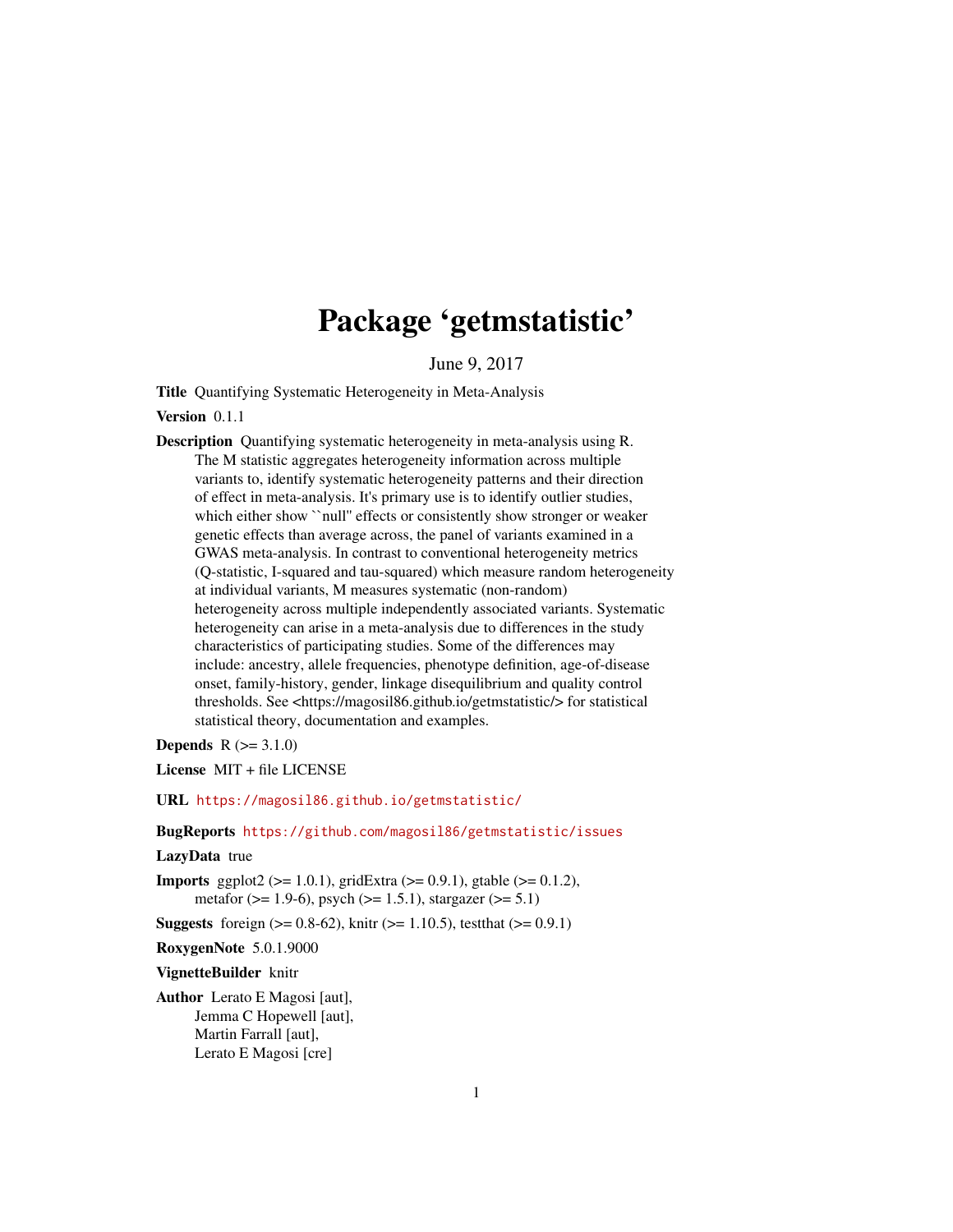<span id="page-1-0"></span>Maintainer Lerato E Magosi <lmagosi@well.ox.ac.uk>

NeedsCompilation no

Repository CRAN

Date/Publication 2017-06-08 23:08:47 UTC

### R topics documented:

| Index |  |
|-------|--|
|       |  |
|       |  |
|       |  |

draw\_table *Helper function to draw table grobs.*

#### Description

draw\_table() Pre and post version: 2.0.0 gridExtra packages handle drawing tables differently. draw\_table() determines the installed version of gridExtra and applies the appropriate syntax. If gridExtra version < 2.0.0 then it uses old gridExtra syntax to build table Grob(graphical object) else uses new syntax. draw\_table()

#### Usage

draw\_table(body, heading, ...)

#### Arguments

| body                    | A dataframe. Table body.                 |
|-------------------------|------------------------------------------|
| heading                 | A string. Table title.                   |
| $\cdot$ $\cdot$ $\cdot$ | Further arguments to control the gtable. |

#### Details

prints tables without rownames.

#### Acknowledgements

Thanks to Ryan Welch, https://github.com/welchr/LocusZoom/issues/16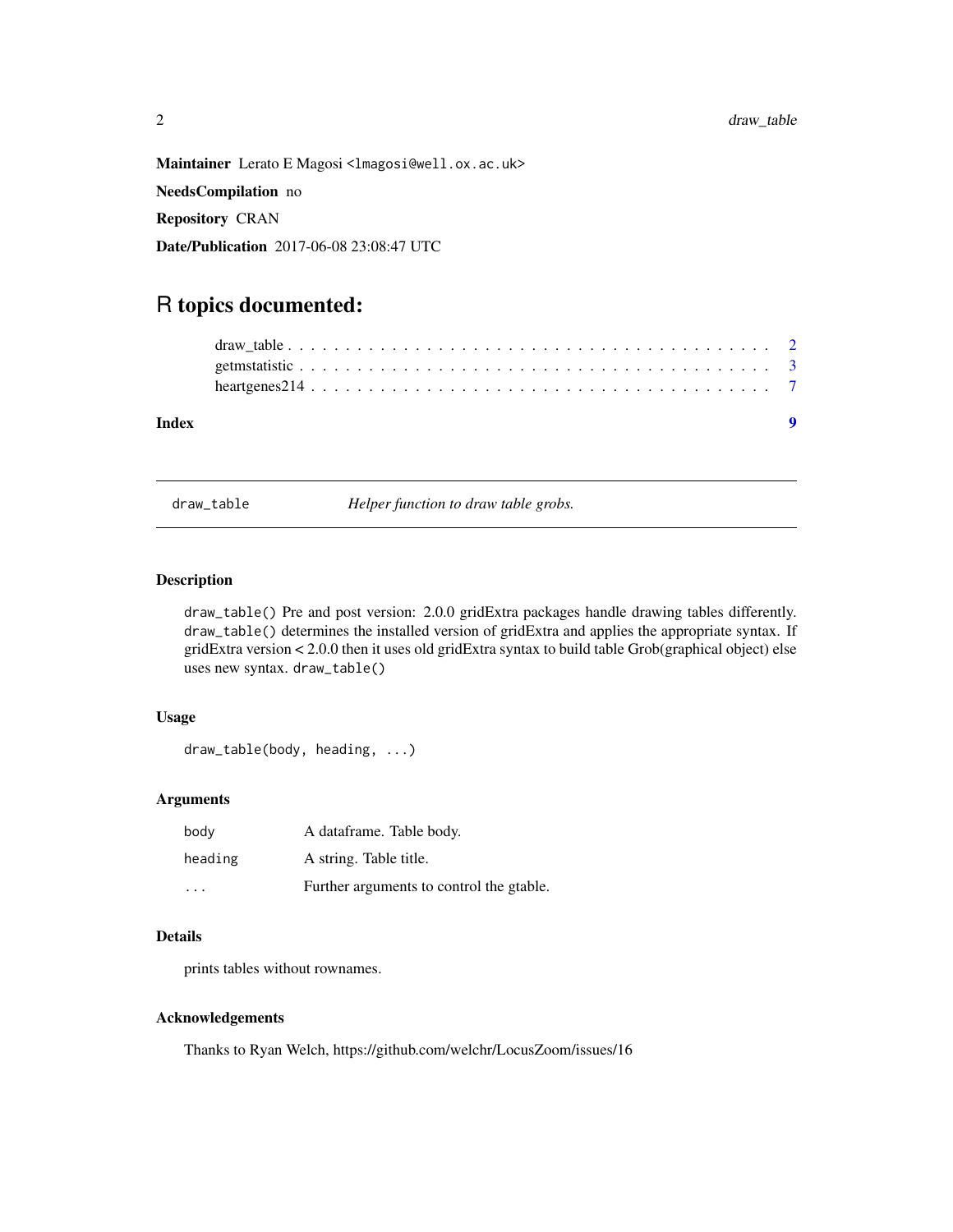#### <span id="page-2-0"></span>getmstatistic 3

#### Examples

```
# note: not exported hence examples are not run
library(gridExtra)
# Table of iris values
iris_dframe <- head(iris)
title_iris_dframe <- paste("Table: Length and width measurements (cm) of sepals ",
                       "and petals, for 50 flowers from 3 species of iris ",
                       "(setosa, versicolor, and virginica). ", sep="")
table_influential_studies <- draw_table(body = iris_dframe, heading = title_iris_dframe)
# Table of mtcars values
mtcars_dframe <- head(mtcars)
title_mtcars_dframe <- paste("Table: Motor Trend US magazine (1974) automobile ",
                        "statistics for fuel consumption, automobile ",
                        "design and performance. ", sep="")
table_influential_studies <- draw_table(body = mtcars_dframe,
                                          heading = title_mtcars_dframe)
```
# @export

getmstatistic *Quantifying Systematic Heterogeneity in Meta-Analysis.*

#### **Description**

getmstatistic computes *M* statistics to assess the contribution of each participating study in a meta-analysis. The *M* statistic aggregates heterogeneity information across multiple variants to, identify systematic heterogeneity patterns and their direction of effect in meta-analysis. It's primary use is to identify outlier studies, which either show "null" effects or consistently show stronger or weaker genetic effects than average, across the panel of variants examined in a GWAS metaanalysis.

#### Usage

```
getmstatistic(beta_in, lambda_se_in, study_names_in, variant_names_in, ...)
## Default S3 method:
getmstatistic(beta_in, lambda_se_in, study_names_in,
 variant_names_in, tau2_method = "DL", x_axis_increment_in = 0.02,
 x_axis_rround_in = 2, verbose_output = FALSE, ...)
```
#### Arguments

| beta in      | A numeric vector of study effect-sizes e.g. log odds-ratios.               |
|--------------|----------------------------------------------------------------------------|
| lambda_se_in | A numeric vector of standard errors, genomically corrected at study-level. |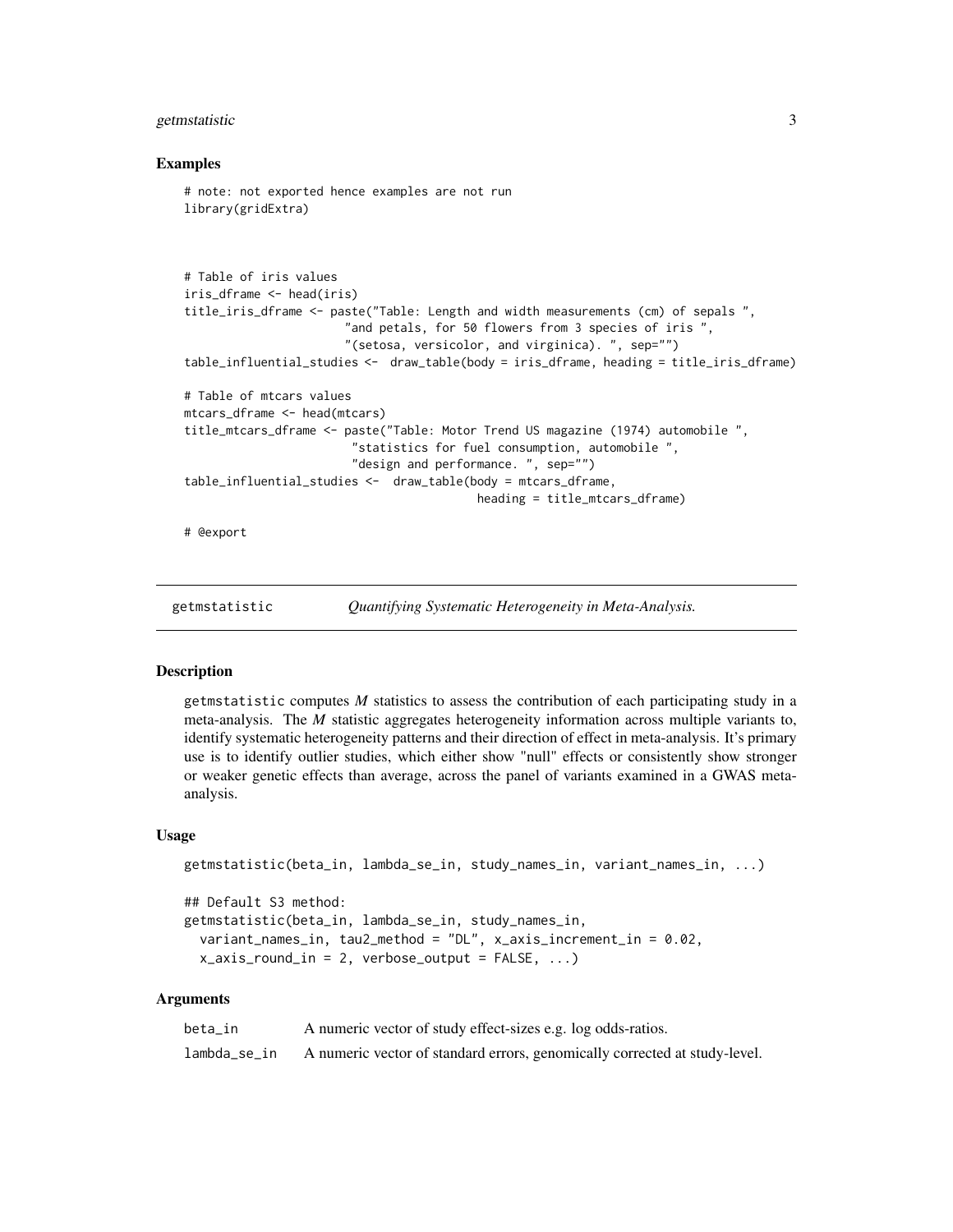|                     | study_names_in A character vector of study names.                                                                                                                                                                                       |  |  |  |  |
|---------------------|-----------------------------------------------------------------------------------------------------------------------------------------------------------------------------------------------------------------------------------------|--|--|--|--|
| variant_names_in    |                                                                                                                                                                                                                                         |  |  |  |  |
|                     | A character vector of variant names e.g. rsIDs.                                                                                                                                                                                         |  |  |  |  |
| $\ddotsc$           | Further arguments.                                                                                                                                                                                                                      |  |  |  |  |
| tau2 method         | A character scalar, method to estimate heterogeneity: either "DL" or "REML"<br>(Optional). Note: The REML method uses the iterative Fisher scoring algorithm<br>(step length = $0.5$ , maximum iterations = $10000$ ) to estimate tau2. |  |  |  |  |
| x_axis_increment_in |                                                                                                                                                                                                                                         |  |  |  |  |
|                     | A numeric scalar, value by which x-axis of M scatterplot will be incremented<br>(Optional).                                                                                                                                             |  |  |  |  |
| x_axis_round_in     |                                                                                                                                                                                                                                         |  |  |  |  |
|                     | A numeric scalar, value to which x-axis labels of M scatterplot will be rounded<br>(Optional).                                                                                                                                          |  |  |  |  |

verbose\_output An optional boolean to display intermediate output.

#### Details

In contrast to conventional heterogeneity metrics (Q-statistic, I-squared and tau-squared) which measure random heterogeneity at individual variants, *M* measures systematic (non-random) heterogeneity across multiple independently associated variants.

Systematic heterogeneity can arise in a meta-analysis due to differences in the study characteristics of participating studies. Some of the differences may include: ancestry, allele frequencies, phenotype definition, age-of-disease onset, family-history, gender, linkage disequilibrium and quality control thresholds. See the getmstatistic website for statistical theory, documentation and examples.

getmstatistic uses summary data i.e. study effect-sizes and their corresponding standard errors to calculate *M* statistics (One *M* for each study in the meta-analysis).

In particular, getmstatistic employs the inverse-variance weighted random effects regression model provided in the metafor R package to extract SPREs (standardized predicted random effects) which are then aggregated to formulate *M* statistics.

#### Value

Returns a list containing:

- Mstatistic\_expected\_mean , A numeric scalar for the expected mean for M
- Mstatistic\_expected\_sd , A numeric scalar for the expected standard deviation for M
- number studies , A numeric scalar for the number of studies
- number variants , A numeric scalar for the number of variants
- Mstatistic\_crit\_alpha\_0\_05 , A numeric scalar of the critical M value at the 5 percent significance level.
- M\_dataset (dataframe) A dataset of the computed M statistics, which includes the following fields:
	- M , Mstatistic
	- M\_sd , standard deviation of M
	- M\_se , standard error of M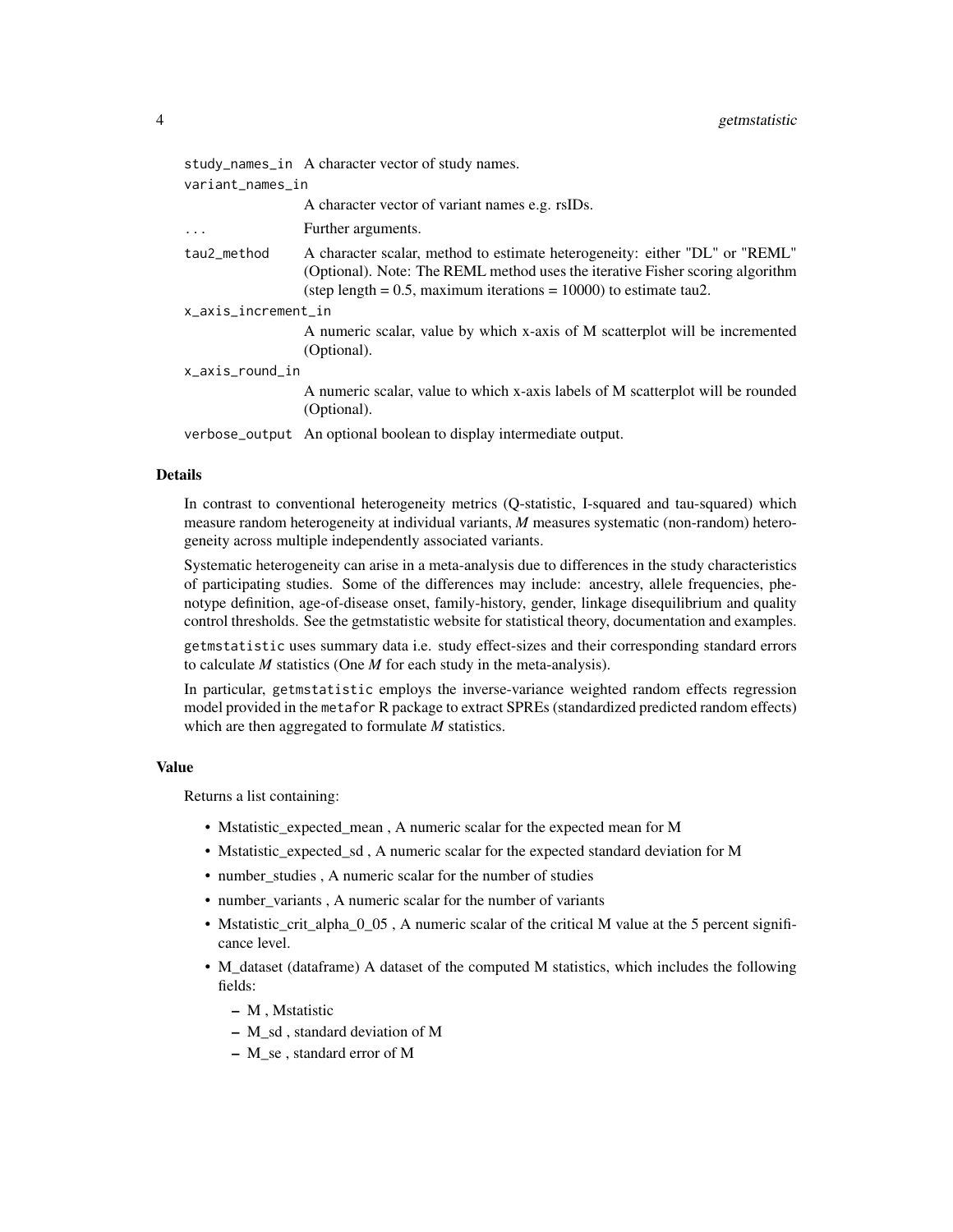#### <span id="page-4-0"></span>getmstatistic 5

- lowerbound , lowerbound of M 95
- upperbound , upperbound of M 95
- bonfpvalue , 2-sided bonferroni pvalues of M
- qvalue , false discovery rate adjusted pvalues of M
- tau2 , tau\_squared, DL estimates of between-study heterogeneity
- I2 , I\_squared, proportion of total variation due to between study variance
- Q , Cochran's Q
- xb , fitted values excluding random effects
- usta , standardized predicted random effect (SPRE)
- xbu , fitted values including random effects
- stdxbu , standard error of prediction (fitted values) including random effects
- hat , diagonal elements of the projection hat matrix
- study , study numbers
- snp , variant numbers
- beta\_mean , average variant effect size
- oddsratio , average variant effect size as oddsratio
- beta\_n , number of variants in each study
- influential\_studies\_0\_05 (dataframe) A dataset of influential studies significant at the 5 percent level.
- weaker\_studies\_0\_05 (dataframe) A dataset of under-performing studies significant at the 5 percent level.

#### Methods (by class)

• default: Computes M statistics

#### See Also

[rma.uni](#page-0-0) function in metafor for random effects model, and [https://magosil86.github.io/](https://magosil86.github.io/getmstatistic/) [getmstatistic/](https://magosil86.github.io/getmstatistic/) for getmstatistic website.

#### Examples

```
library(getmstatistic)
library(gridExtra)
```
# Basic M analysis using the heartgenes214 dataset. # heartgenes214 is a multi-ethnic GWAS meta-analysis dataset for coronary artery disease. # To learn more about the heartgenes214 dataset ?heartgenes214

```
# Running an M analysis on 20 GWAS significant variants (p < 5e-08) in the first 10 studies
```

```
heartgenes44_10studies <- subset(heartgenes214, studies <= 10 & fdr214_gwas46 == 2)
heartgenes20_10studies <- subset(heartgenes44_10studies,
   variants %in% unique(heartgenes44_10studies$variants)[1:20])
```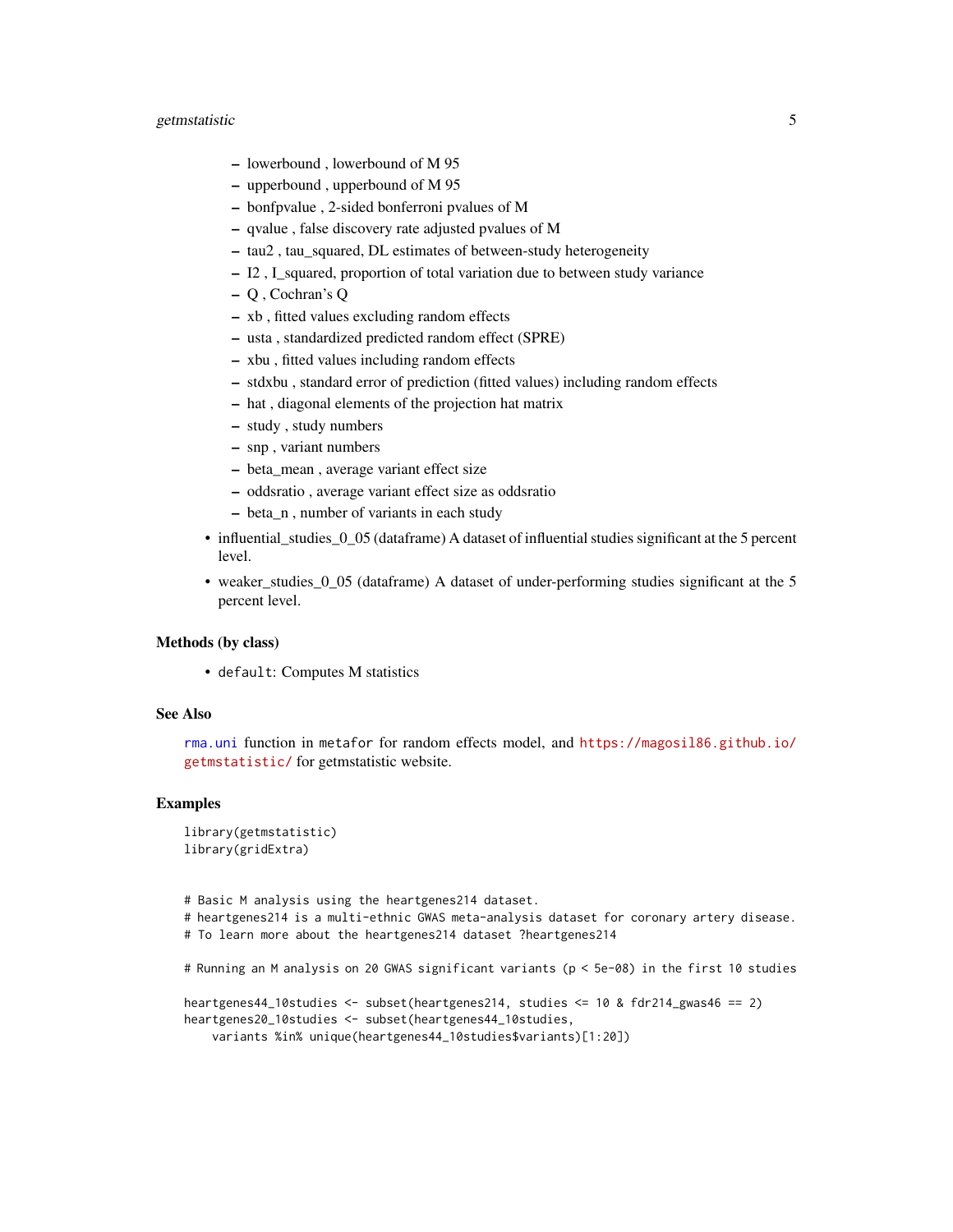```
6 getmstatistic
```

```
getmstatistic_results <- getmstatistic(heartgenes20_10studies$beta_flipped,
                                       heartgenes20_10studies$gcse,
                                       heartgenes20_10studies$variants,
                                       heartgenes20_10studies$studies)
getmstatistic_results
# Explore results generated by getmstatistic function
# Retrieve dataset of M statistics
dframe <- getmstatistic_results$M_dataset
str(dframe)
# Retrieve dataset of stronger than average studies (significant at 5% level)
getmstatistic_results$influential_studies_0_05
# Retrieve dataset of weaker than average studies (significant at 5% level)
getmstatistic_results$weaker_studies_0_05
# Retrieve number of studies and variants
getmstatistic_results$number_studies
getmstatistic_results$number_variants
# Retrieve expected mean, sd and critical M value at 5% significance level
getmstatistic_results$M_expected_mean
getmstatistic_results$M_expected_sd
getmstatistic_results$M_crit_alpha_0_05
# Additional examples: These take a little bit longer to run
# Run M analysis on all 214 lead variants
# heartgenes214 is a multi-ethnic GWAS meta-analysis dataset for coronary artery disease.
getmstatistic_results <- getmstatistic(heartgenes214$beta_flipped,
                                        heartgenes214$gcse,
                                        heartgenes214$variants,
                                        heartgenes214$studies)
getmstatistic_results
# Subset the GWAS significant variants (p < 5e-08) in heartgenes214
heartgenes44 <- subset(heartgenes214, heartgenes214$fdr214_gwas46 == 2)
# Exploring getmstatistic options:
# Estimate heterogeneity using "REML", default is "DL"
# Modify x-axis of M scatterplot
# Run M analysis verbosely
getmstatistic_results <- getmstatistic(heartgenes44$beta_flipped,
```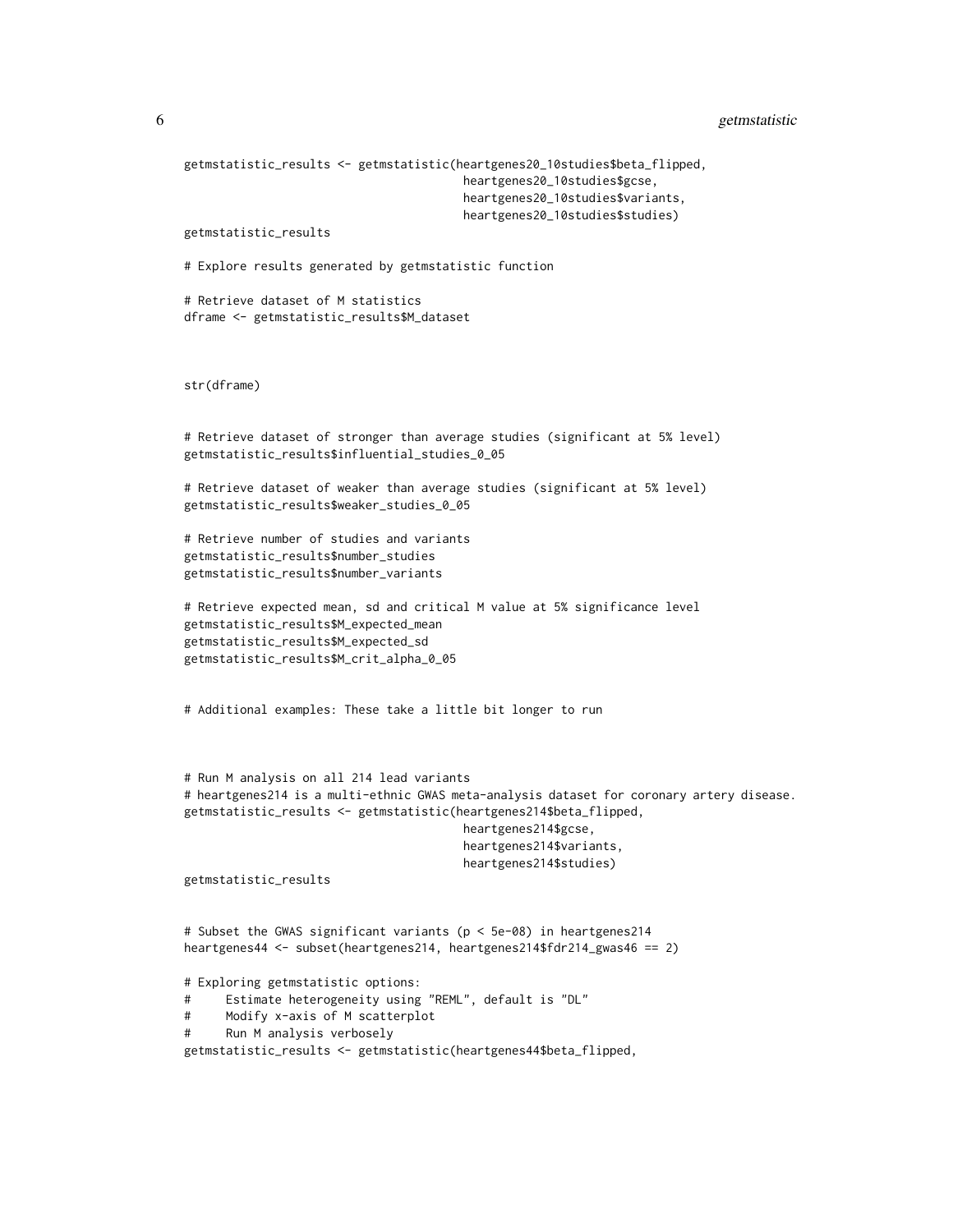heartgenes44\$gcse, heartgenes44\$variants, heartgenes44\$studies, tau2\_method = "REML", x\_axis\_increment\_in = 0.03, x\_axis\_round\_in = 3, verbose\_output = TRUE)

<span id="page-6-0"></span>getmstatistic\_results

heartgenes214 *heartgenes214.*

#### Description

heartgenes214 is a multi-ethnic GWAS meta-analysis dataset for coronary artery disease.

#### Usage

heartgenes214

#### Format

A data frame with seven variables:

beta\_flipped Effect-sizes expressed as log odds ratios. Numeric

gcse Standard errors

studies Names of participating studies

variants Names of genetic variants/SNPs

cases Number of cases in each participating study

- controls Number of controls in each participating study
- fdr214\_gwas46 Flag indicating GWAS significant variants, 1: Not GWAS-significant, 2: GWASsignificant

#### Details

It comprises summary data (effect-sizes and their corresponding standard errors) for 48 studies (68,801 cases and 123,504 controls), at 214 lead variants independently associated with coronary artery disease ( $P < 0.00005$ , FDR  $< 5\%$ ). Of the 214 lead variants, 44 are genome-wide significant (p < 5e-08). The meta-analysis dataset is based on individuals of: African American, Hispanic American, East Asian, South Asian, Middle Eastern and European ancestry.

The study effect-sizes have been flipped to ensure alignment of the effect alleles.

Standard errors were genomically corrected at the study-level.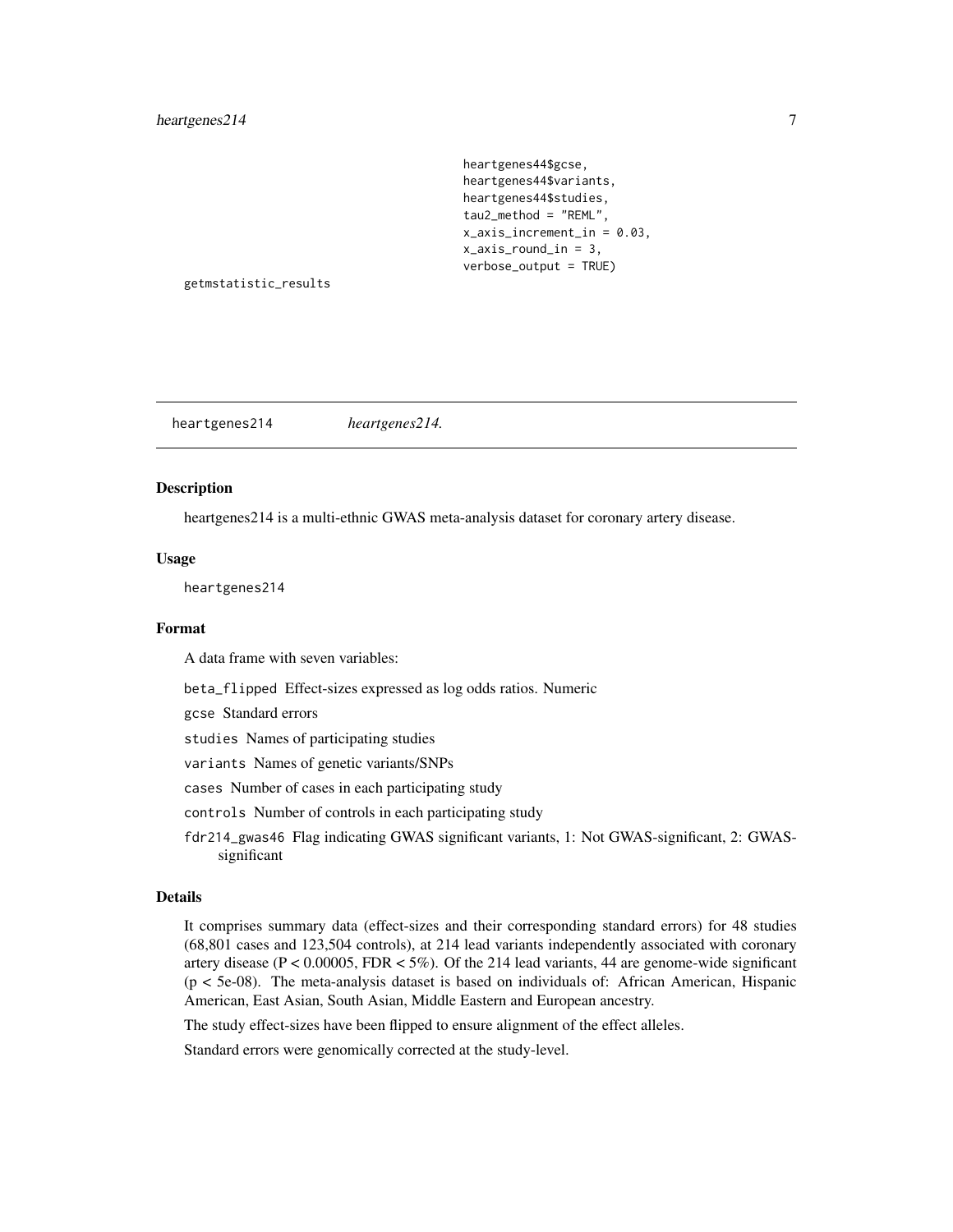#### Source

Magosi LE, Goel A, Hopewell JC, Farrall M, on behalf of the CARDIoGRAMplusC4D Consortium (2017) Identifying systematic heterogeneity patterns in genetic association meta-analysis studies. PLoS Genet 13(5): e1006755. https://doi.org/10.1371/journal.pgen.1006755.

<https://magosil86.github.io/getmstatistic/>